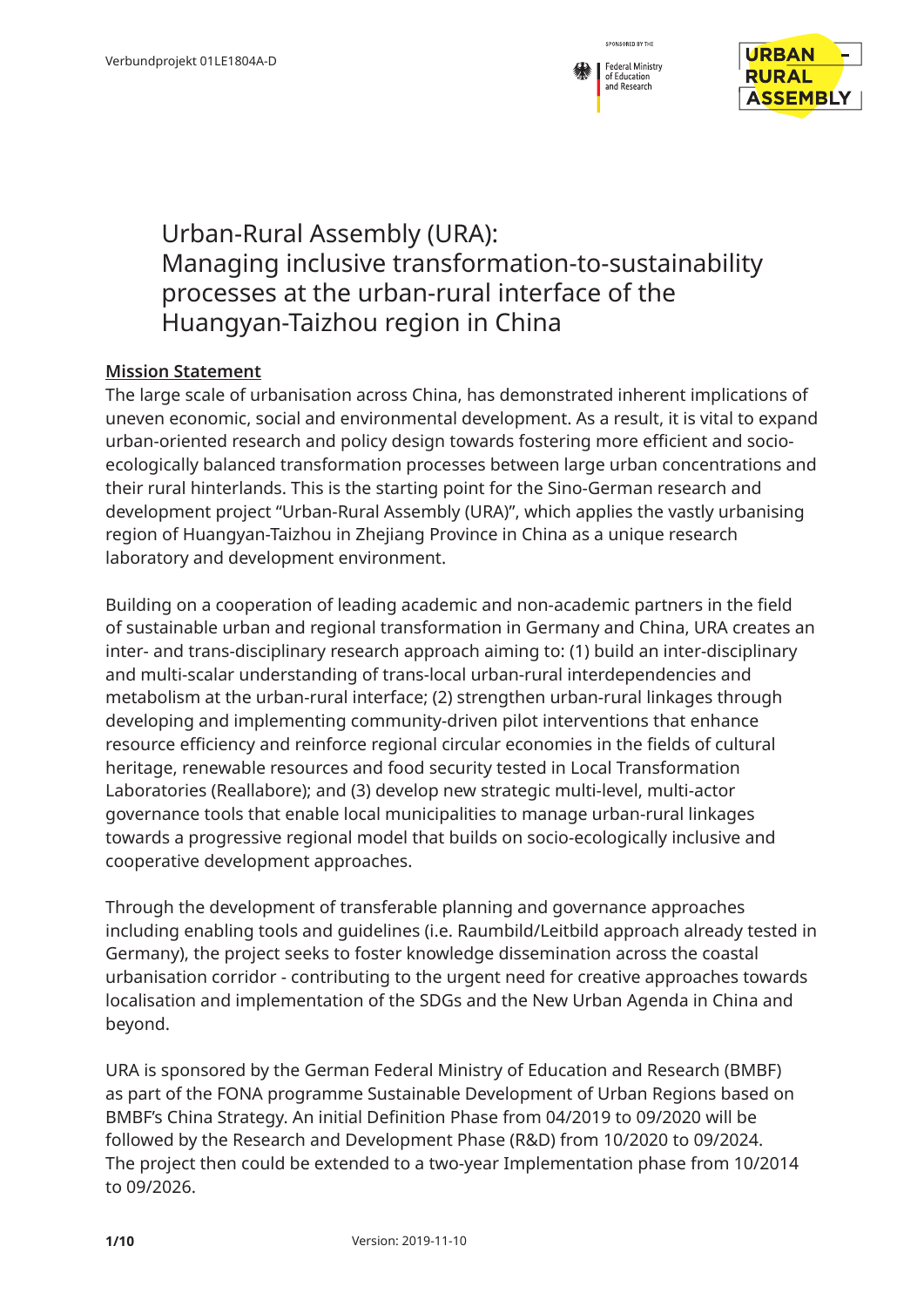Aiming to encourage an eye-level Sino-German knowledge exchange, URA creates a mutually beneficial research and development partnership linking Chinese and German academic and non-academic partners. This includes leading consortium partners in the field of sustainable urban and regional transformation in Germany and China closely cooperating together with local research institutions and municipalities in the Huangyan-Taizhou region as well as Chinese and German planning and policy departments impacting on local, provincial and national level.

## **German Consortium**

**Prof. Dr. Philipp Misselwitz (Project Lead and Principal Investigator WP1, 2, 8, 10)** Technische Universtät Berlin Habitat Unit, Department of International Urbanism and Design Institute for Architecture, Office A 53 Strasse des 17. Juni 152 10623 Berlin (Germany)

misselwitz@tu-berlin.de +49 – 30 – 314 29177

## **Prof. Dr.-Ing. Vera Susanne Rotter (Principal Investigator WP3)**

Technische Universtät Berlin Department of Circular Economy and Recycling Technology Institute Environmental Technology, Office Z2 Strasse des 17. Juni 135 10623 Berlin (Germany)

vera.rotter@tu-berlin.de + 49 – 30 – 314 – 22619

## **Prof. Dr. Sigrun Langner (Principal Investigator WP4, 9)**

Bauhaus-Universität Weimar Department for Landscape Architecture and Planning Belvederer Allee 4 99423 Weimar (Germany)

sigrun.langner@uni-weimar.de +49 – 36 – 435 – 83259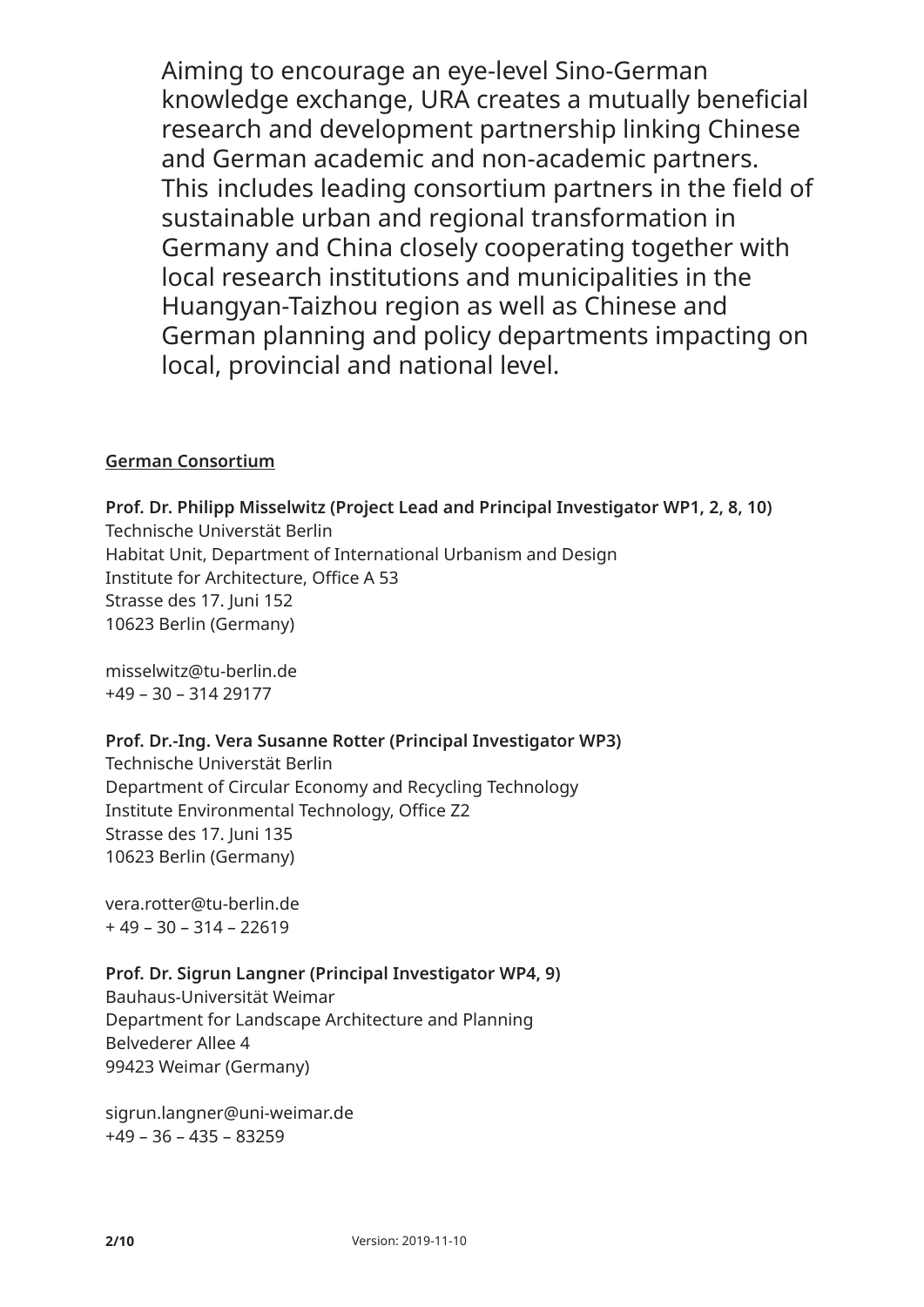## **Prof. Dr. Wolfgang Wende (Principal Investigator WP5)**

Leibniz Institute of Ecological Urban and Regional Development (IOER) Landscape Change and Management Weberplatz 1 01217 Dresden (Germany)

w.wende@ioer.de + 49 – 35 – 146 – 79242

#### **Dr. Sigrun Abels (Principal Investigator WP6)**

Technische Universität Berlin Center for Cultural Studies on Science and Technology in China (CCST), Institute of Philosophy, and the History of Literature, Science and Technology, Marchstr. 23, Office MAR 2-2 10587 Berlin (Germany)

sigrun.abels@tu-berlin.de + 49 – 30 – 314 – 25995

#### **Gino van Begin (Principal Investigator WP7)**

Local Governments for Sustainability e.V. (ICLEI) Kaiser-Friedrich-Str. 7 53113 Bonn (Germany)

secretary.general@iclei.org +49 – 228 – 976 – 29910

#### **Chinese Consortium**

#### **Prof. Dr. YANG Guiqing (Co-PI WP 1, 2, 8, 10)**

Tongji University Shanghai College of Architecture and Urban Planning (CAUP) Department of Urban Planning Siping Rd. 1239, Yangpu District Shanghai, 200092 (P.R.C.)

yguiqing@163.com + 86 –139 – 0175 – 55385

#### **Prof. Dr. ZHANG Yalei (CO-PI WP3)**

Tongji University Shanghai College of Architecture and Urban Planning (CAUP) Institute of New Rural Development Siping Rd. 1239, Yangpu District Shanghai, 200092 (P.R.C.)

zhangyalei@tongji.edu.cn + 86 –21 – 6598 – 5811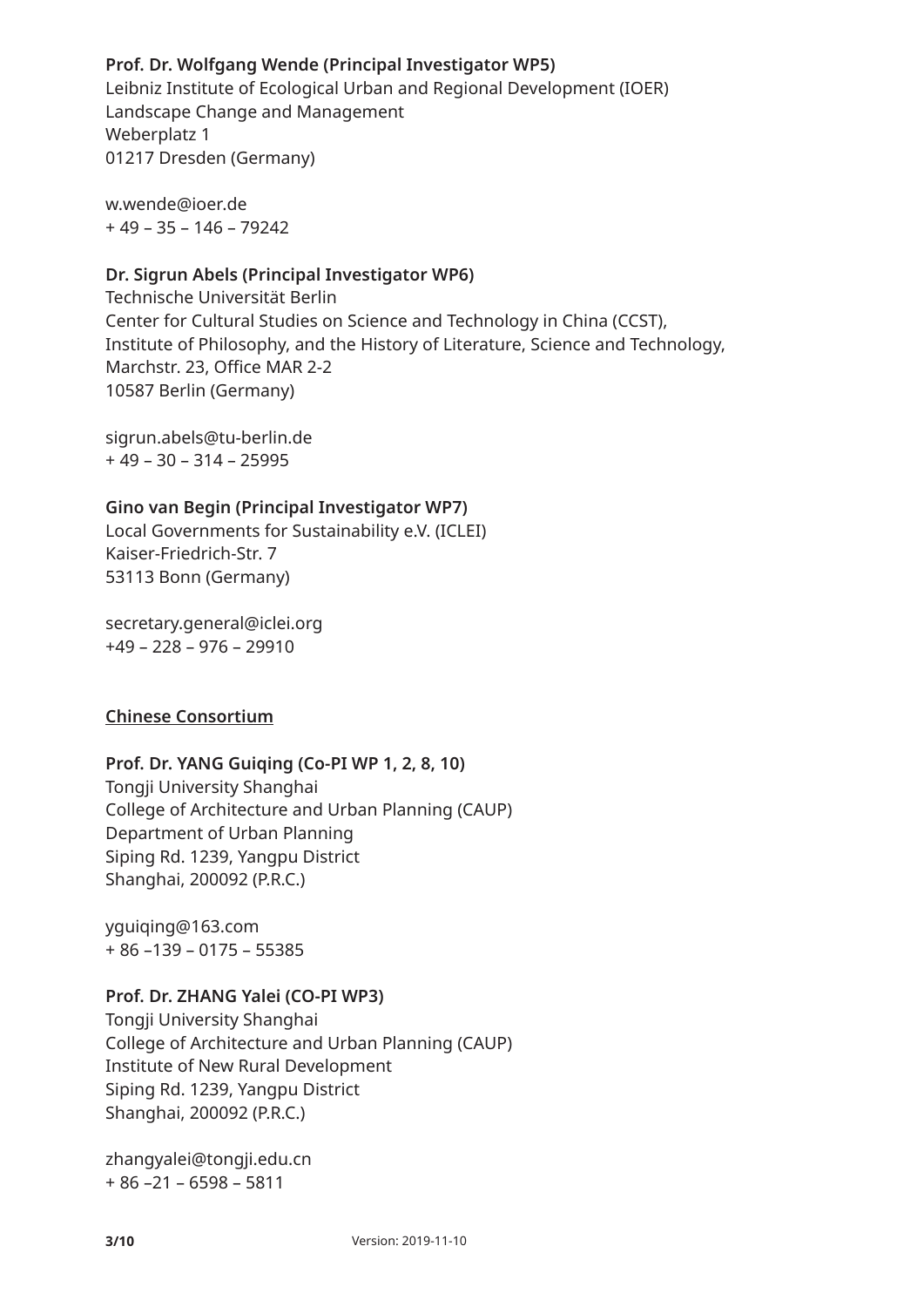## **Prof. Dr. CHEN Qianhu (CO-PI WP4)**

Zhejiang University of Technology Department of Urban Planning Liuhe Rd. 288, Liuxia Town, Xihu District Hangzhou, 310023 (P.R.C.)

chenqianhu@zjut.edu.cn + 86 – 130 – 678 – 84308

## **Prof. Dr. YAN Wentao (CO-PI WP5)**

Tongji University Shanghai College of Architecture and Urban Planning (CAUP) Center for Ecological Wisdom and Practice Research Siping Rd. 1239, Yangpu District, Shanghai, 200092 (P.R.C.)

yanwt@tongji.edu.cn +86 – 177 – 021 – 42511

## **Prof. Dr. LIU Yong (CO-PI WP6)**

Shanghai University, SAFA - Department of Architecture Shangda Rd. 99, Baoshan District Shanghai, 200444 (P.R.C.)

liuy533@shu.edu.cn + 86 – 021 – 661 – 32066

#### **ICLEI East Asia (CO-PI WP7)**

14/F, Seoul Global Center Building, 38 Jongno, Jongno-gu, Seoul, 03188 (South Korea)

iclei-china@iclei.org +82 – 2 – 3789 – 0496

## **Cooperation Partners**

- Huangyan District Government, Taizhou Municipality
- Taizhou University, Taizhou City, Zhejiang Province
- Zhejiang University, Hangzhou
- CDHK, Deutsch-Chinesisches Hochschulkolleg
- China Academy of Urban Planning and Design (CAUPD)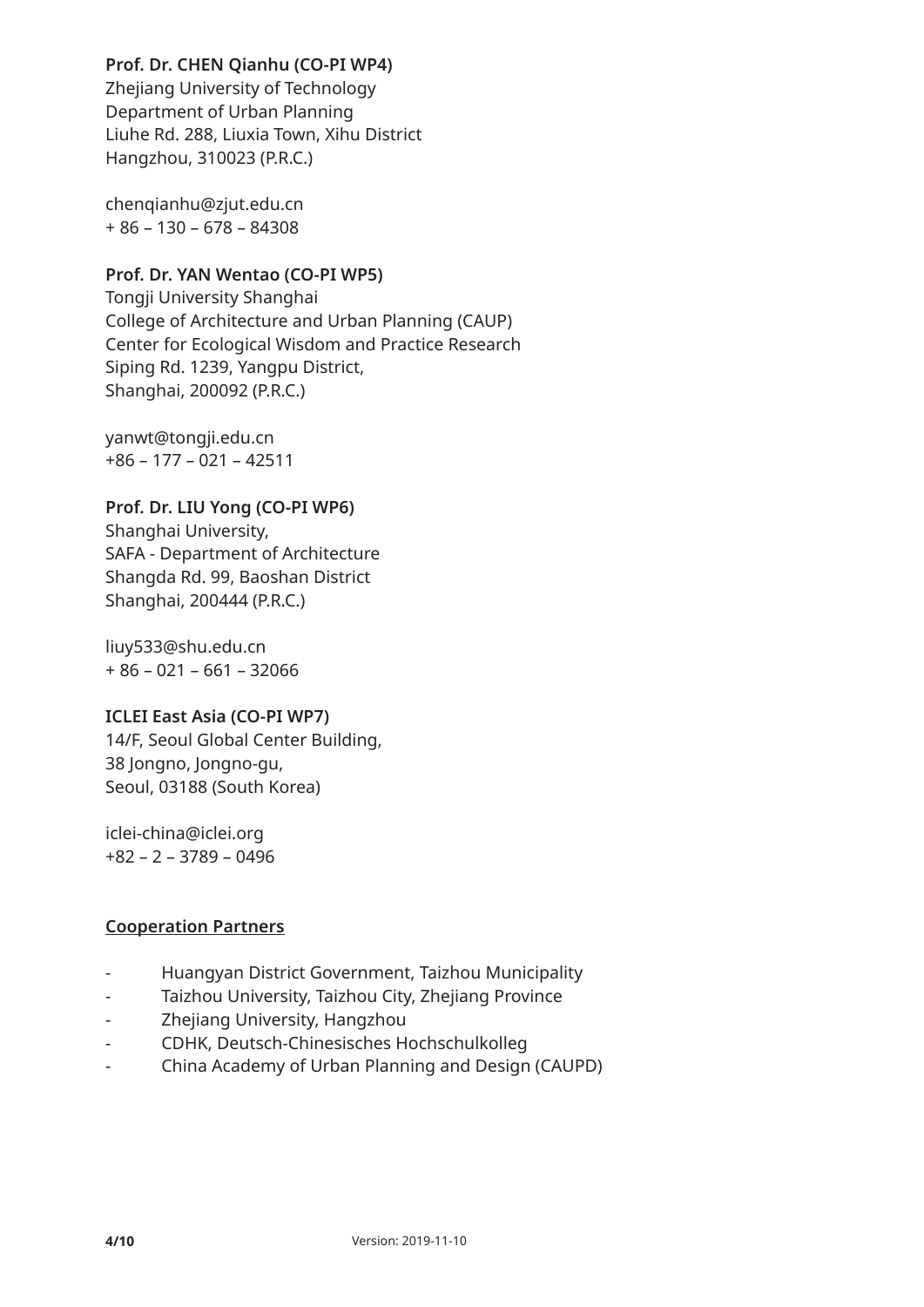## **Rationale**

The complexity of today's urban-rural constellations requires new instruments that can assist us in reading and revealing the actors, institutions, and processes shaping the dynamic urban-rural transformation processes and their socio-spatial impacts, and at the same, productively enhancing inherent and locally specific urban-rural qualities.

Most urban-oriented research and policy design in China is still devoted to the development of new mega cities and vast urban concentrations. Moreover, urbanisation dynamics generally remain associated with development and poverty reduction, with the assumption that urbanisation will lead to more prosperous and sustainable regions. However, urbanisation dynamics are also producing challenges including the creation of new forms of inequality, socio-spatial polarisation, as well as divergence in development, which is decoupling urban centres and their unevenly developed hinterlands. Furthermore, this fast track economic and urban growth has led to major threats to biodiversity, ecosystem services, and environmental systems, caused unprecedented levels of air pollution in urban centres, considerably disturbed the water system, and left important cultural landscapes in crisis across China.

The Chinese national government has started to draw attention towards the protection of environmental systems, as well as narrowing polarisation between 'urban' and 'rural' areas. Rural reconstruction programmes envision the development of a 'beautiful and harmonious countryside', and are beginning to address the importance of stabilising formerly rural regions. Although these programmes embody potential for generating new sustainable livelihoods and local economies in formerly rural areas, many developments focus minimal attention on local challenges, peculiarities, resources, and actors leading to standalone solutions without substantial regional coherence and resilience. In addition, so far, the programme falls short of offering clear toolkits or policy directions, or a recognition of the importance of urban-regional linkages in achieving sustainability.

The joint research and development project "Urban-Rural Assembly (URA)" takes this as a starting point, examining the vastly urbanising region of Huangyan-Taizhou, which is part of the Chinese 'prefectural-level city' Taizhou, as an exemplary case study and learning context: a rapidly urbanising region where diverse and seemingly contradictory transformation processes take place simultaneously in close proximity, producing new forms of urban-rural interdependencies. Drawing on a systemic approach of transformation science and transition research, URA aims to contribute to a specific transformation-to-sustainability process: to address the problematic polarisation between urban growth areas and their formerly rural hinterlands by strengthening urban-rural linkages. Few research projects so far have built substantive evidence-based knowledge on the complexity of today's urban-rural constellations and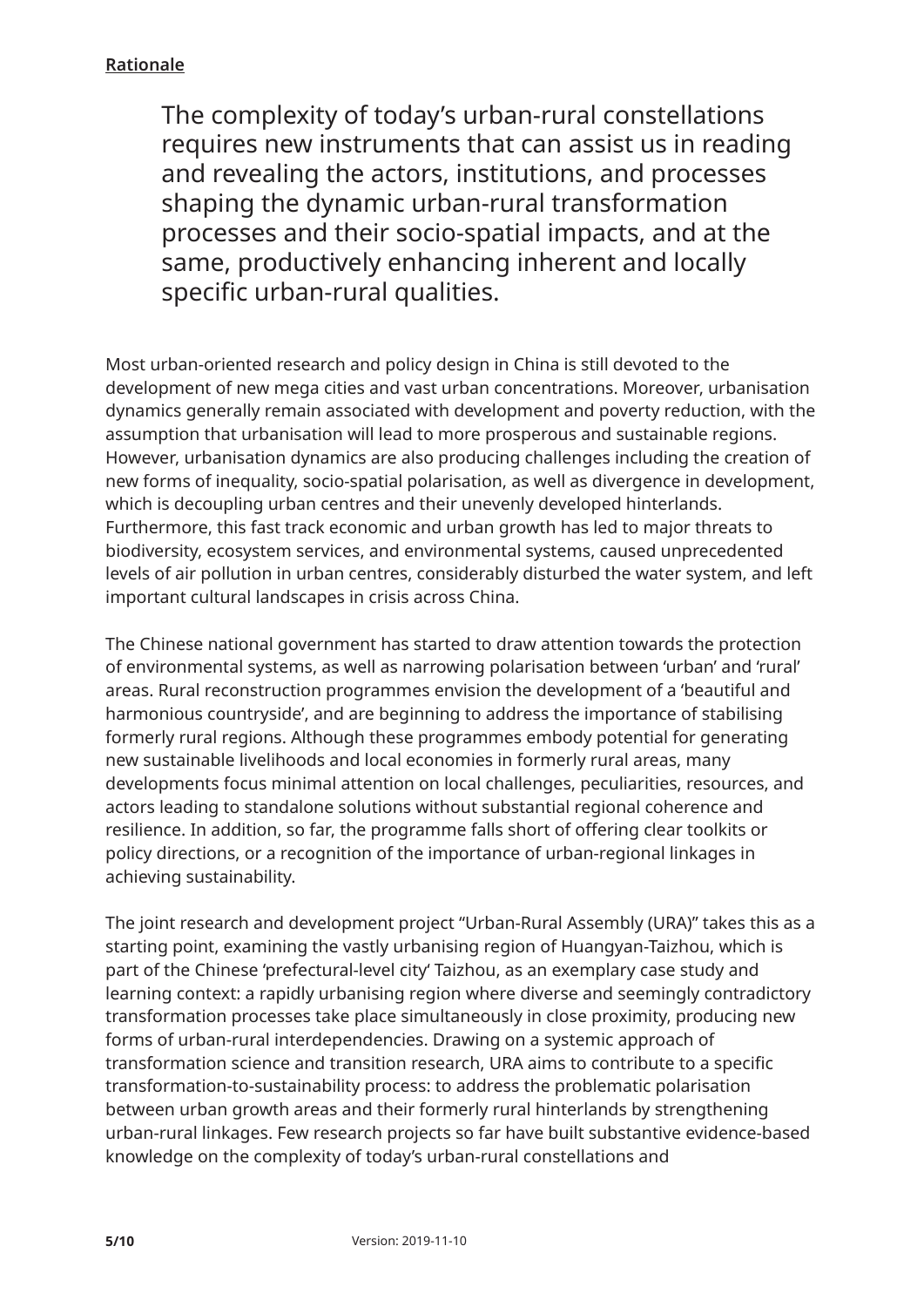interdependencies in China. By addressing this knowledge gap, the project aims to provide the missing conceptual tools needed to understand current trends and to develop innovative policy instruments that can help to guide the urban-rural interface towards an inclusive, actor-based, and socio-ecologically just development.

Building upon the hypothesis that local social and economic innovations can become catalysts in broader change processes, URA aims to develop site-specific implementation strategies within Local Transformation Laboratories (Reallabore) to complement policy design. Through testing ways in which integrated thinking around the nexus of cultural heritage, renewable resources, and food security, concrete community-driven pilot interventions will be developed to explore and strengthen the manifold potentials of urban-rural linkages in the Huangyan-Taizhou region. Both policy design and concrete implementations aim to strengthen the currently neglected socio-spatial dimension of the understanding of urban-rural interdependencies, in order to embed technological innovations in a broader and more holistic development approach that include the local population as a source of cultural and social innovation along the transformationtowards-sustainability.

Based on the on-going experiences and results of the inter- and trans-disciplinary research process, and alongside the implementation of pilot interventions, new strategic multi-level, multi-actor policy guidelines and enabling tools will be developed to strengthen urban-rural linkages towards a progressive regional model of socioecologically inclusive and cooperative development at the urban-rural interface.

Building on a trans- and inter-disciplinary research design the URA team will: (1) build an inter-disciplinary and multi-scalar understanding of trans-local urban-rural interdependencies and metabolism at the urban-rural interface; (2) strengthen urbanrural linkages through developing and implementing community-driven pilot interventions that enhance resource efficiency and reinforce regional circular economies in the fields of cultural heritage, renewable resources and food security tested in Local Transformation Laboratories (Reallabore); and (3) develop new strategic multi-level, multi-actor governance tools that enable local municipalities to manage urban-rural linkages towards a progressive regional model building on socio-ecologically inclusive and cooperative development approaches.

Through the development of transferable actor-based and inclusive planning approaches including enabling tools and guidelines (i.e. Raumbild approaches already tested in Germany), the project seeks to foster knowledge dissemination across the coastal urbanisation corridor - contributing to the urgent need for creative approaches towards localisation and implementation of the SDGs and the New Urban Agenda in China and beyond.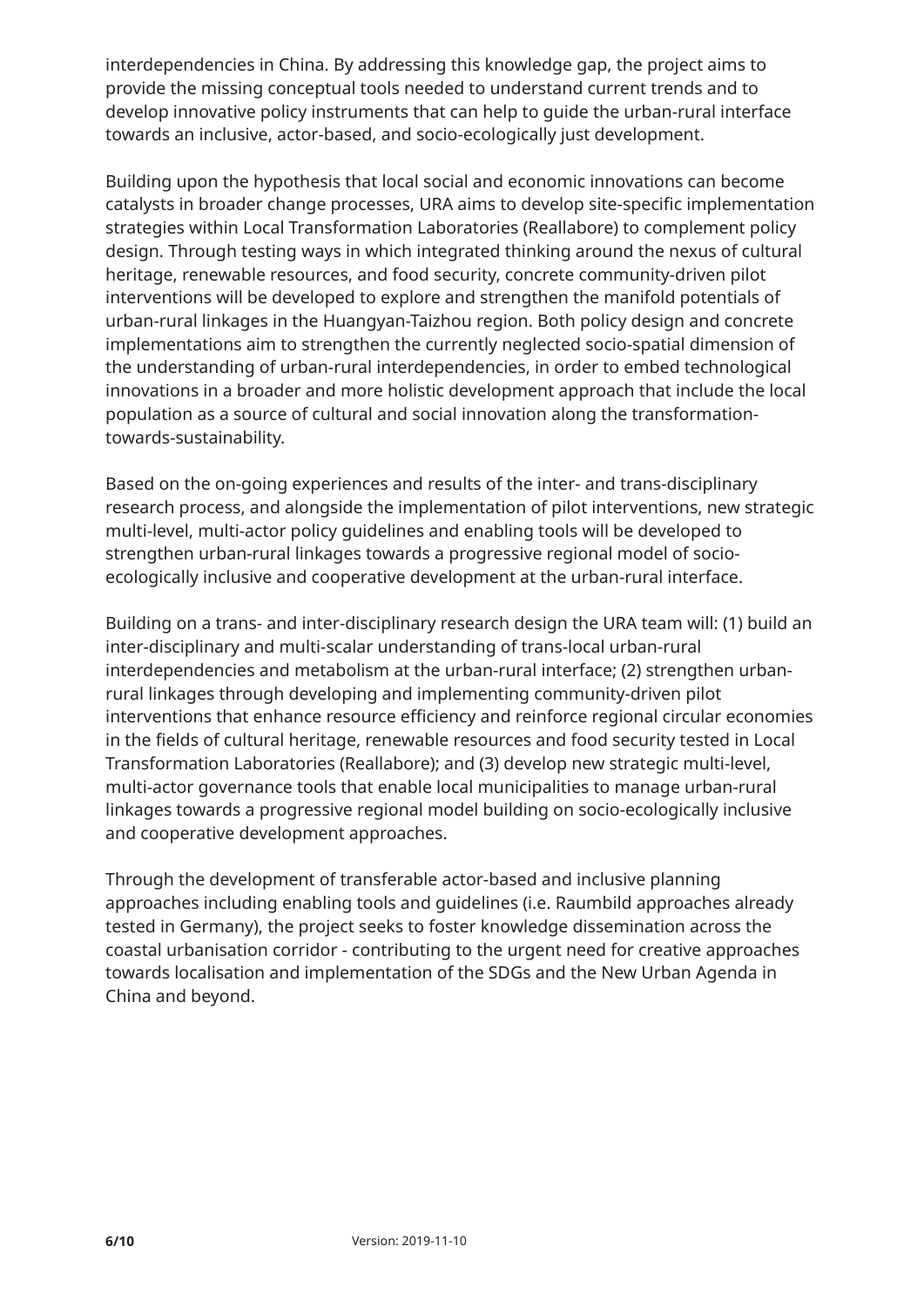#### **Research Structure**

Building on long-standing collaboration between German and Chinese research institutions, URA follows a systemic and inter-disciplinary research and development approach aiming to explore and strengthen urban-rural linkages in the case study region of Huangyan-Taizhou.

The research and development project URA consists of ten Working Packages (WPs) that are conducted in parallel during the project period. The WPs 2-7 create the scientific backbone of the inter-and trans-disciplinary research on urban-rural interdependencies and metabolism in the case study region of Huangyan-Taizhou. Therefore, six context related research topics, led by specific Sino-German research teams, have been defined with the aim of investigating the manifold interdependencies within the urban-rural continuum along specific material and non-material flows (e.g. people, goods, information).

Contextual research along the research themes is required to analyse the multi-layered urban-rural interdependencies that link the case study region to the broader social, economic and ecological context of China's coastal urbanisation corridor (Macro Scale). In parallel, URA practices the contextual research on a micro-scale, following the approach of 'Local Transformation Laboratories – Reallabore (Micro Scale). By bringing both scales together, the project aims to develop a trans-local and poly-contextual understanding of urban-rural interdependencies and flows, as well as to determine the most relevant actors, institutions and technologies (system knowledge) within the case study region Huangyan-Taizhou. On the other hand, it ensures that societal, political and economic needs and objectives of local transformation processes within the case study region are identified and linked (target knowledge).



**Color = to be consolidated** Sino-German URA Cooperation Structure, **during Definition Phase** (Graphic by URA Research Team)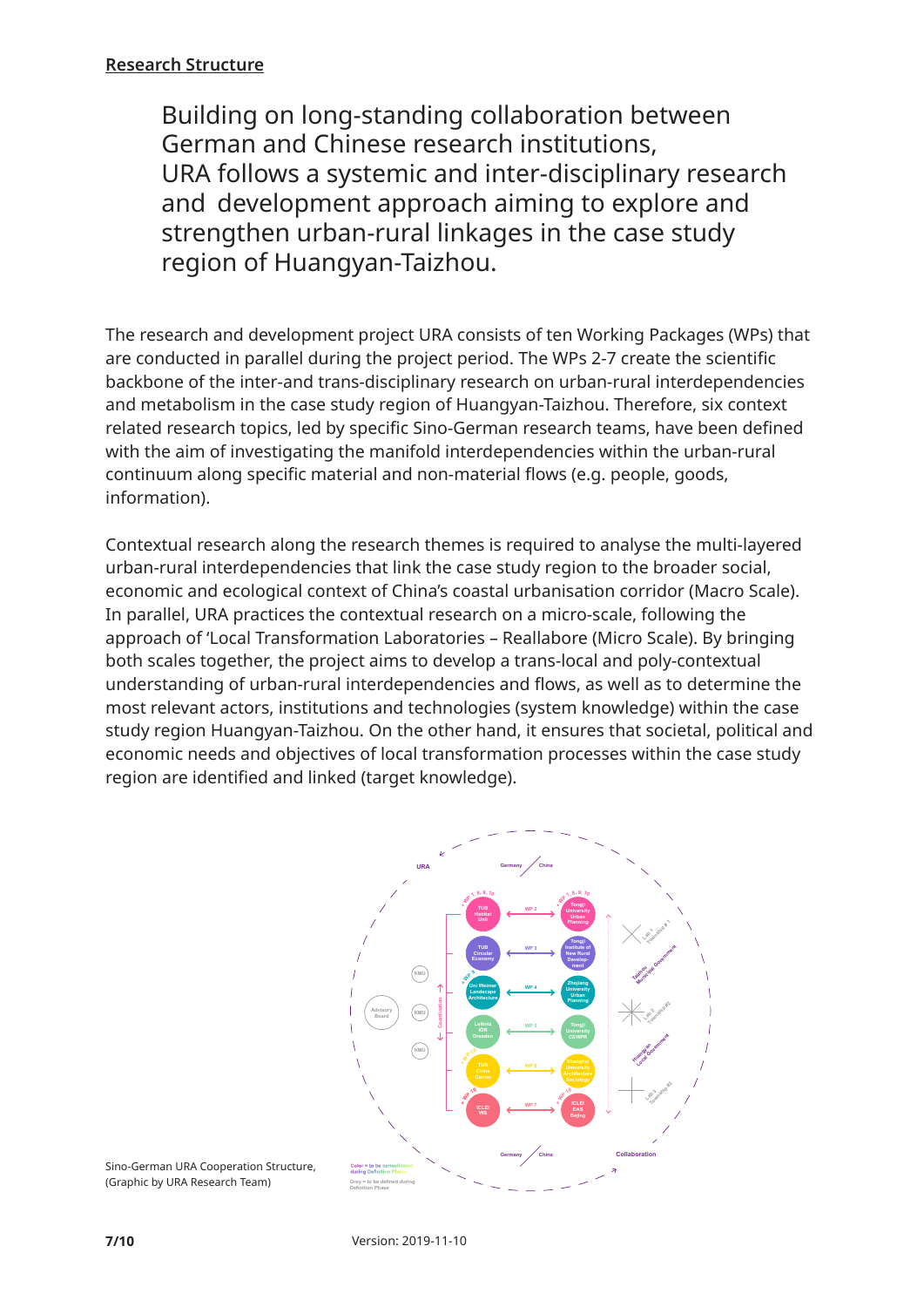Against this background, URA follows a systemic and actor-based research and development approach aiming to conceptualise and develop specific implementation strategies together with key actors on-site (WP 8). Based on the on-going experiences of the inter- and trans-disciplinary research activities and the implementation of pilot projects (transformation knowledge), new strategic multi-level, multi-actor governance tools will be developed to strengthen urban-rural linkages towards an inclusive and **URA Working Packages** cooperative development at the urban-rural interface of Huangyan-Taizhou (WP 9). The *(2019-05-15)* joint project will be accompanied by a comprehensive process of knowledge dissemination including on-going science policy-dialogues (WP 10).



# **Case Study Region**

URA's research focuses on Huangyan-Taizhou urban region as part of the Taizhou prefecture-level city located at the verge of the affluent and highly urbanised clusters of the Yangtze River Delta in Zhejiang province in east China.

Up to now, the knowledge production regarding mechanisms of urbanisation tends to come from the large urban centres and cities that are either mega in size or holding an elite position influencing global political economics. Yet, there is a growing recognition of the need to consider a broader range of cities that fall outside the remit of the privileged few and have evaded critical attention. URA's research and development approach, thus, focuses on an urban region as such: Huangyan-Taizhou, which is part of the Taizhou prefecture-level city located in Zhejiang province in east China.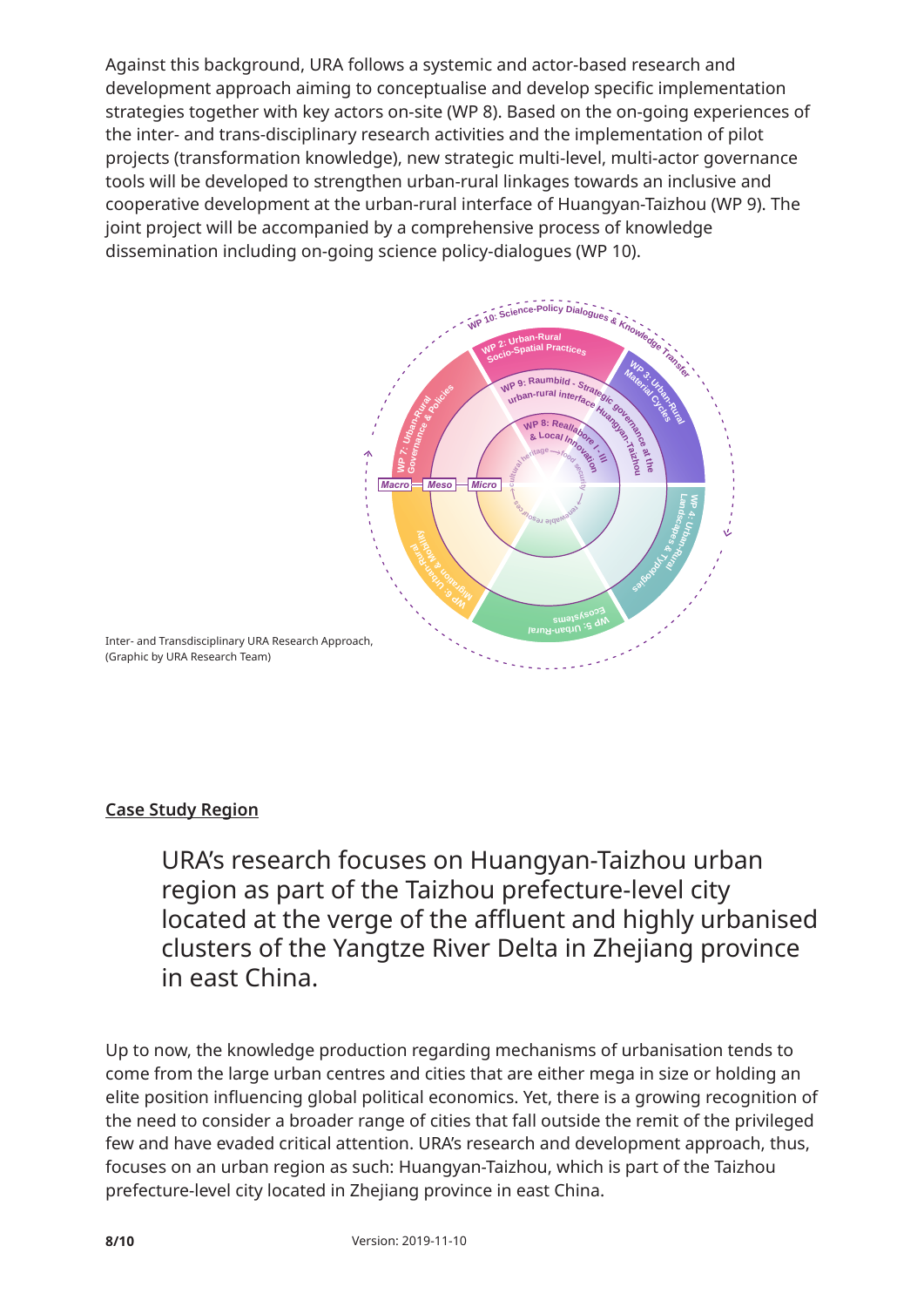URA's selected research and development region falls mostly under the administrative boundaries of the three urban districts of Taizhou city (Jiaojiang, Luqiao, and Huangyan), where the most drastic urbanisation processes occur in a more orchestrated and integrated manner. Overall, this urban region has gone through rapid urbanisation processes, especially since the economic reform in 1978. In 1949, the urbanisation rate was merely 7.07%, by the end of 2018 Taizhou has counted a population of 6.054.000 and the percentage of its registered urban residents has been 44.72%, ranking the 5th in Zhejiang province. By the number of actual inhabitants in the urban jurisdictions, its urbanisation rate has amounted to 63%. Even if Zhejiang province is rated to have the highest quality of urbanisation nationwide, however, it thus also faces the most severe challenges regarding, e.g., sustainable use of land and natural resources, deterioration in the peripheral villages, equable social services to inhabitants with different social status, and changes of ecosystem service value.

Both the qualitative and quantitative indicators (the size of inhabitants, the economic and the industrial indexes, the positionality in the hierarchical urban system etc.) suggest that Taizhou city represents the median of the cities within the scope of highly urbanised Yangtze Delta region. Also, the jurisdiction of Taizhou municipality can hardly be deemed as homogenous in the social nor physical sense, it encompasses places with distinct physical geographical endowments, and administrative units entitled to various status, with their own centres, names and historicities. For URA, this ,normalness' of complex and heterogeneous urban-rural constellations and linkages makes Huangyan-Taizhou urban region an outstanding case to understand the contemporary drive of urbanisation across east Chinese cities alike.



Huangyan-Taizhou urban region (Huangyan District, Jiaojiang District, Luqiao District) in Zhejiang Province, (Map and Graphic by URA Research Team)